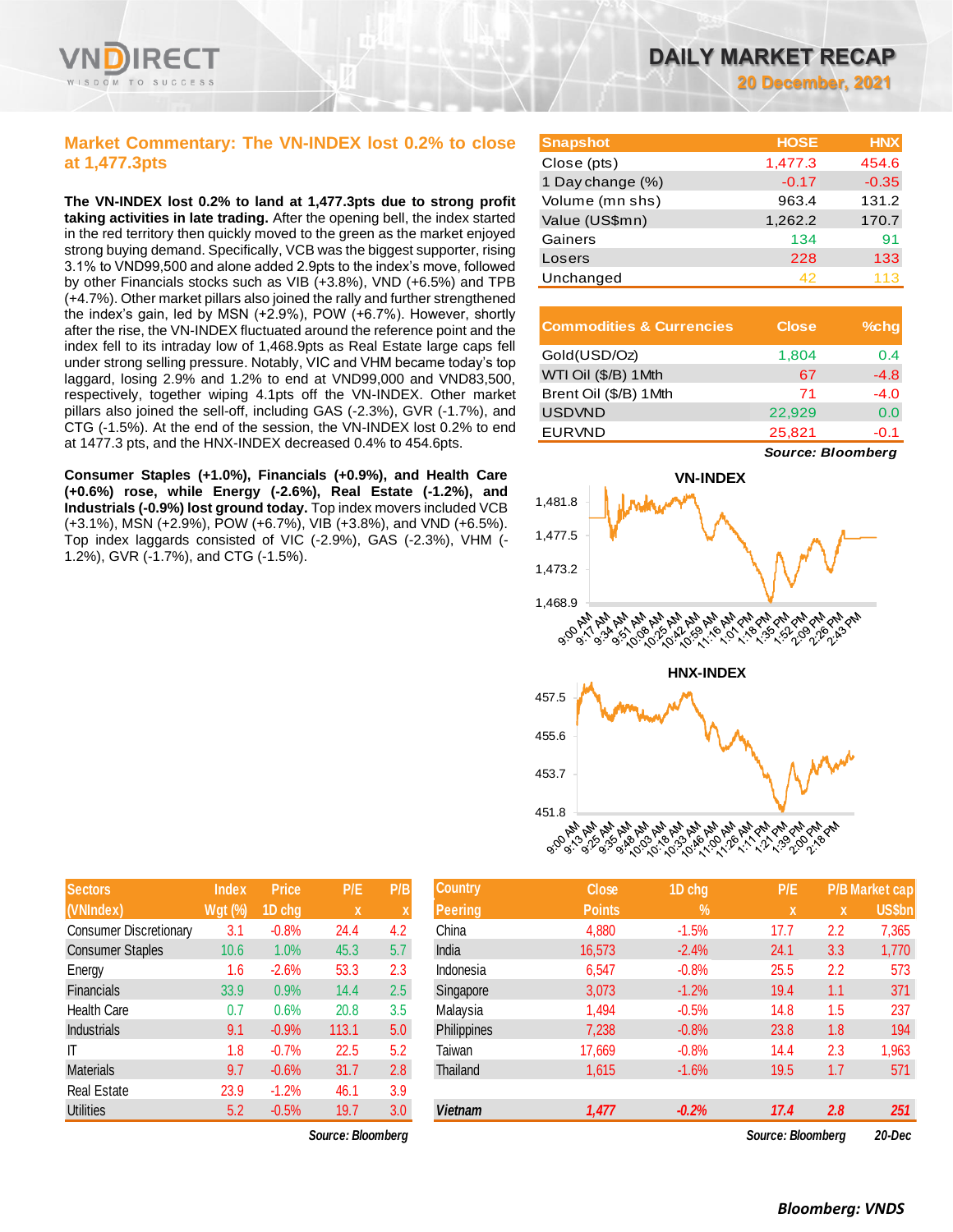

### **Market News**

#### **Oil prices fall due to rapid spread of Omicron**

Oil prices fell more than 2% on Monday, as rising omicron infections from the coronavirus in Europe and the United States fueled investor fears that new business restrictions to combat its spread could slash fuel demand. Brent crude futures fell US\$1.92, or 2.6%, to US\$71.60 a barrel by 0436 GMT, while US West Texas Intermediate crude fell US\$2.09, or 3%, to US\$68.77 a barrel**.** *(Bloomberg)*

#### **Woodwork manufacturers prosper despite Covid-19**

Of this, export of wooden products brought US\$840m, up by 35.4%. As such, wood and woodwork exports have surged again to over US\$1bn after three months of staying below US\$1bn.Nguyen Chanh Phuong from Hawa said in the first year of the pandemic, enterprises quickly adapted to the new circumstances, keeping contact with clients via e-commerce channels and online showrooms. He said the success of the woodwork industry was due to staying safe over the last two years. It even saw a 60% growth rate in revenue. The sales went well thanks to the support of IT and growth in demand in some markets, including South Korea. During the fourth pandemic wave which caused the most severe damage, 50% of factories-maintained production under the 'three on-the-site' mode. "High technology and the resilience of Vietnamese are the two factors that helped woodwork enterprises stay safe and continue production," he said. Phuong said all the services the wood industry association provides to member companies are based on technology. In early 2020, FPT gave support by organizing online conferences and providing online training courses. Soon after that, enterprises had a platform for online showcases and are still maintaining virtual showrooms on that platform. Soon, manufacturers will have to observe rules on authentication of legal timber origin. Technology application is a must to help businesses identify their supply chains, especially the legitimacy of timber. Phuong attributed supply chain disruptions to the lack of information. B2C (business to customer) has done well, but B2B (business to business) not so well, possibly because of the lack of specific platforms. Le Nguyen Hoang Minh, CEO of Hung Thinh Innovation, said the pandemic had spurred use of technology that helps connect businesses with consumers. Phan Thanh Son from FPT Information system said that a new tendency may take shape after the pandemic: furniture-tech, or the shift to smart furniture. It sometimes takes 10-20 years to have a revolution, but Covid-19 accelerated the process and shortened the time to 1-2 years. Nguyen Tuan Hong Phuc from KPMG Vietnam said that digitization doesn't just mean buying new technologies but also changing the way businesses operate. If they don't go digital, they will lag behind. *(Vietnamnet.vn)*

### **Notable Corporate Events**

**Mobile World Investment Corporation (MWG VN, HOSE) - Business results:** MWG's Nov revenue/NPAT surged 25%/55% yoy to VND11,523bn/VND489bn. Compared to October, revenue/NPAT fell 5%/14%. *(Ndh.vn)* 

*<To be continued>*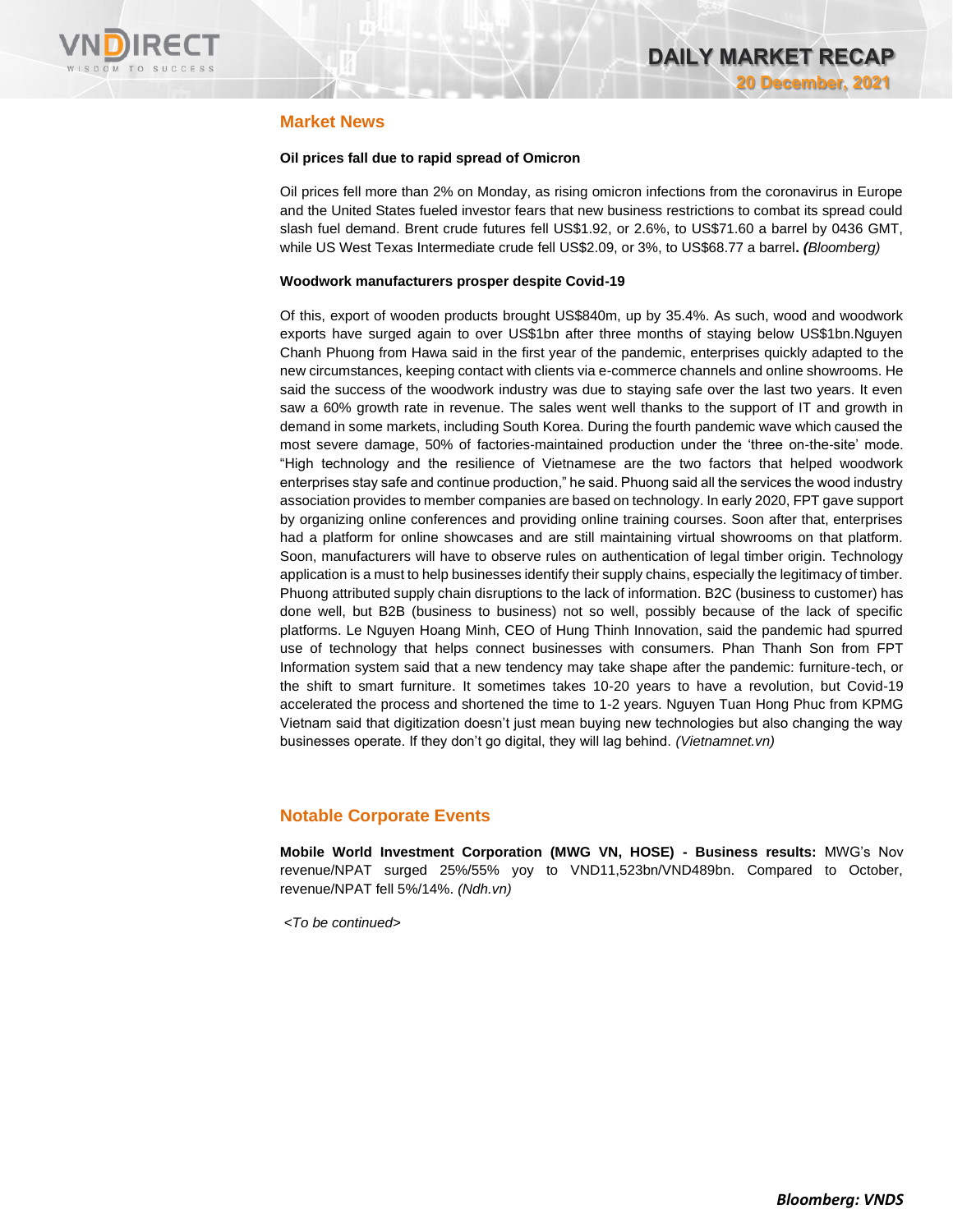## **COVERAGE SUMMARY**

| <b>Ticker</b>           | <b>Close price</b> | <b>Adjusted target</b> | <b>Dividend yield</b> | <b>Upside</b>  | <b>Recommendation</b> | <b>Latest</b>       |
|-------------------------|--------------------|------------------------|-----------------------|----------------|-----------------------|---------------------|
|                         |                    | price                  |                       |                |                       | report              |
| <b>ACB</b>              | 33,100             | 41,800                 | 0.0%                  | 26.3%          |                       |                     |
| <b>ACV</b>              | 81,100             | 86,400                 | 0.0%                  | 6.5%           | ADD                   | <b>Link</b>         |
| <b>CRE</b>              | 38,200             | 36,100                 | 2.6%                  | $-2.9%$        | <b>ADD</b>            | Link                |
| <b>CTG</b>              | 32,450             | 41,700                 | 0.0%                  | 28.5%          | ADD                   | Link                |
| $\overline{\text{DBC}}$ | 72,300             | 64,000                 | 2.1%                  | $-9.4%$        | <b>ADD</b>            | Link                |
| <b>DPM</b>              | 50,400             | 24,100                 | 2.8%                  | $-49.4%$       | <b>ADD</b>            | Link                |
| <b>DRC</b>              | 33,050             | 25,500                 | 3.0%                  | $-19.8%$       | <b>HOLD</b>           | Link                |
| <b>FPT</b>              | 95,800             | 118,500                | 2.1%                  | 25.8%          | ADD                   | <b>Link</b>         |
|                         |                    |                        |                       |                | <b>ADD</b>            | Link                |
| GAS<br><b>GMD</b>       | 96,700             | 130,800                | 3.7%<br>3.5%          | 39.0%<br>12.8% | <b>ADD</b>            | $Link$              |
| <b>HDG</b>              | 48,200<br>74,000   | 52,700<br>50,300       | 1.6%                  | $-30.5%$       | <b>HOLD</b>           | <b>Link</b>         |
| <b>HPG</b>              | 46,900             | 68,500                 | 0.7%                  | 46.8%          | ADD                   | Link                |
| <b>KBC</b>              | 56,000             | 56,100                 | 0.0%                  | 0.2%           | <b>ADD</b>            | Link                |
| <b>KDC</b>              | 55,500             | 69,800                 | 2.9%                  | 28.7%          | <b>HOLD</b>           | <b>Link</b>         |
| <b>KDH</b>              | 50,000             | 54,800                 | 1.0%                  | 10.6%          | <b>ADD</b>            | Link                |
| <b>LPB</b>              |                    |                        |                       |                | <b>ADD</b>            | <b>Link</b>         |
|                         | 21,600             | 25,700                 | 0.0%                  | 19.0%          | <b>HOLD</b>           | Link                |
| <b>MBB</b>              | 27,900             | 34,500                 | 0.0%                  | 23.7%          | <b>ADD</b>            | <b>Link</b>         |
| <b>MML</b>              | 81,300             | 81,400                 | 0.0%                  | 0.1%           | <b>HOLD</b>           | Link                |
| <b>MSH</b>              | 80,600             | 61,000                 | 4.3%                  | $-20.0%$       | <b>ADD</b>            | <b>Link</b>         |
| <b>MWG</b>              | 133,000            | 180,500                | 0.0%                  | 35.7%          | <b>ADD</b>            | Link                |
| <b>NLG</b>              | 62,500             | 54,800                 | 2.0%                  | $-10.3%$       | <b>HOLD</b>           | Link                |
| NT <sub>2</sub>         | 27,000             | 29,200                 | 7.4%                  | 15.5%          | <b>ADD</b>            | <b>Link</b>         |
| <b>NVL</b>              | 115,300            | 107,700                | 0.0%                  | $-6.6%$        | <b>HOLD</b>           | Link                |
| <b>PHP</b>              | 28,000             | 29,200                 | 2.0%                  | 6.3%           | <b>ADD</b>            | Link                |
| <b>PLC</b>              | 41,000             | 30,900                 | 4.9%                  | $-19.8%$       | ADD                   | Link                |
| <b>PNJ</b>              | 94,200             | 128,200                | 1.9%                  | 38.0%          | ADD                   |                     |
| <b>POW</b>              | 18,250             | 15,000                 | 0.0%                  | $-17.8%$       | ADD                   | <b>Link</b><br>Link |
| <b>PPC</b>              | 23,700             | 27,400                 | 9.2%                  | 24.8%          | <b>ADD</b>            | $Link$              |
| <b>PVD</b>              | 26,750             | 32,800                 | 0.0%                  | 22.6%          | ADD                   | Link                |
| <b>PVS</b>              | 25,400             | 31,200                 | 4.2%                  | 27.0%          | <b>ADD</b>            | $Link$              |
| <b>PVT</b>              | 23,150             | 28,200                 | 4.2%                  | 26.0%          | ADD                   | Link                |
| <b>SCS</b>              | 151,600            | 170,700                | 5.8%                  | 18.4%          | ADD                   | $Link$              |
| <b>STK</b>              | 59,600             | 72,500                 | 2.1%                  | 23.7%          |                       |                     |
| <b>TCB</b>              | 49,500             | 64,100                 | 0.0%                  | 29.5%          | ADD                   | $Link$              |
|                         |                    |                        |                       |                | ADD                   | Link                |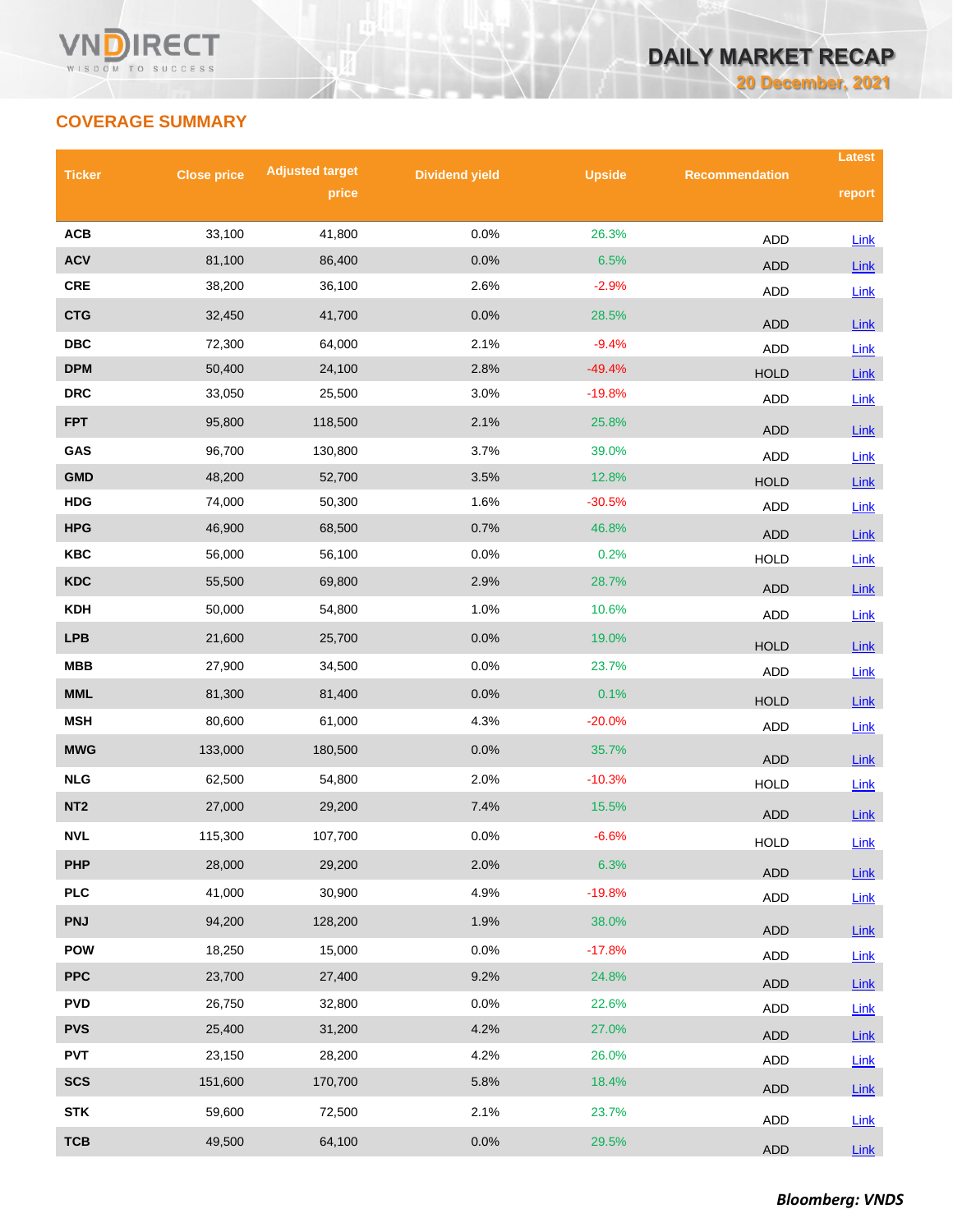# **DAILY MARKET RECAP**

**20 December, 2021**

|               |                    |                        |                       |               |                       | <b>Latest</b> |
|---------------|--------------------|------------------------|-----------------------|---------------|-----------------------|---------------|
| <b>Ticker</b> | <b>Close price</b> | <b>Adjusted target</b> | <b>Dividend yield</b> | <b>Upside</b> | <b>Recommendation</b> |               |
|               |                    | price                  |                       |               |                       | report        |
| <b>TCM</b>    | 72,000             | N/A                    | 1.4%                  | N/A           |                       |               |
|               |                    |                        |                       |               | N/A                   | Link          |
| <b>VCB</b>    | 99,500             | 118,700                | 0.0%                  | 19.3%         | <b>ADD</b>            | <b>Link</b>   |
| <b>VHC</b>    | 67,000             | 69,500                 | 3.0%                  | 6.8%          | <b>HOLD</b>           | Link          |
| <b>VHM</b>    | 83,500             | 115,000                | 1.8%                  | 39.5%         | <b>ADD</b>            | Link          |
| <b>VIB</b>    | 45,500             | 46,400                 | 0.0%                  | 2.0%          | <b>ADD</b>            | Link          |
| <b>VJC</b>    | 122,100            | 138,900                | 0.0%                  | 13.8%         | <b>ADD</b>            | $Link$        |
| <b>VNM</b>    | 85,700             | 116,000                | 4.7%                  | 40.0%         | <b>ADD</b>            | Link          |
| <b>VPB</b>    | 34,150             | 41,000                 | 0.0%                  | 20.1%         | <b>ADD</b>            | Link          |
| <b>VRE</b>    | 31,050             | 36,600                 | 0.0%                  | 17.9%         | <b>ADD</b>            | Link          |
| <b>VTP</b>    | 75,000             | 95,300                 | 2.1%                  | 29.1%         | <b>ADD</b>            | Link          |
| <b>BCG</b>    | 24,750             | 27,800                 | 3.2%                  | 15.6%         | <b>HOLD</b>           | Link          |
| <b>SZC</b>    | 63,600             | 58,800                 | 1.7%                  | $-5.8%$       | <b>ADD</b>            | Link          |
| <b>PTB</b>    | 102,900            | 129,700                | 3.1%                  | 29.1%         | ADD                   | Link          |
| <b>PLX</b>    | 53,000             | 64,900                 | 5.5%                  | 28.0%         | <b>ADD</b>            | <b>Link</b>   |
| <b>MCH</b>    | 113,300            | 146,800                | 3.9%                  | 33.4%         | <b>ADD</b>            | Link          |
| <b>FCN</b>    | 26,650             | 18,400                 | 1.9%                  | $-29.1%$      | <b>ADD</b>            | Link          |
| <b>TPB</b>    | 39,800             | 52,000                 | 0.0%                  | 30.7%         | <b>ADD</b>            | Link          |
| <b>PHR</b>    | 71,200             | 77,100                 | 3.9%                  | 12.2%         | <b>HOLD</b>           | <b>Link</b>   |

VNÑ

**RECT** 

WISDOM TO SUCCESS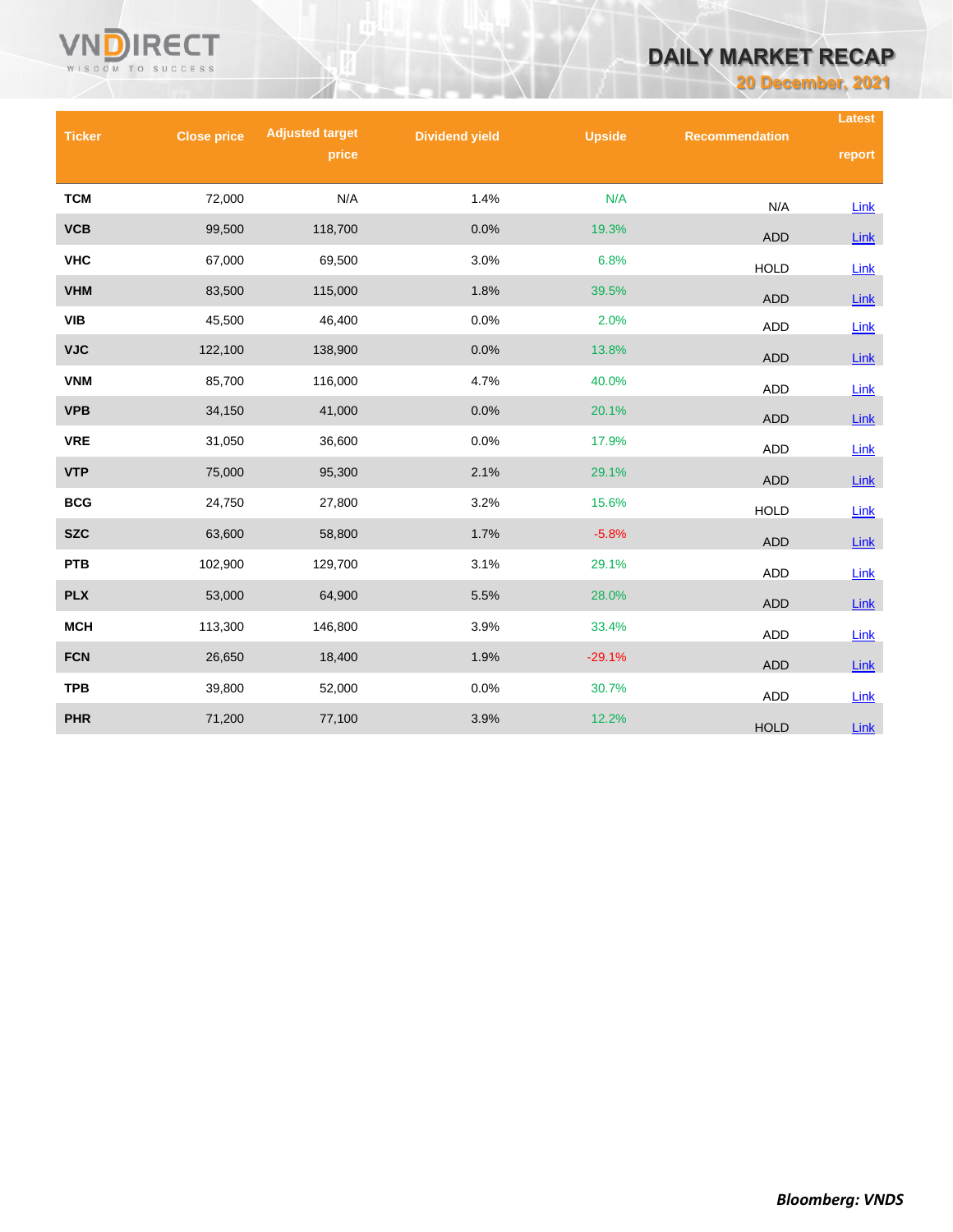**impact**

### **MARKET MOVEMENTS**

WISDOM TO SUCCESS

RECT

|                    |              | <b>HOSE</b> |         |         |            |                 |              | <b>HNX</b> |         |         |            |
|--------------------|--------------|-------------|---------|---------|------------|-----------------|--------------|------------|---------|---------|------------|
| <b>Top gainers</b> |              |             |         |         | <b>VND</b> | Top gainers     |              |            |         |         | <b>VND</b> |
| <b>Ticker</b>      | Last         | Chg         | $%$ chg | Vol.    | Index      | Ticker          | Last         | Chg        | $%$ chg | Vol.    | Index      |
|                    | <b>Price</b> |             |         |         | impact     |                 | <b>Price</b> |            |         |         | impact     |
| <b>SGT</b>         | 32,100       | 2,100       | 7.00    | 444.400 | 0.040      | VNT             | 78,200       | 7,100      | 9.99    | 100     | 0.022      |
| <b>FRT</b>         | 87,200       | 5,700       | 6.99    | 1.03MLN | 0.117      | <b>VCC</b>      | 29,900       | 2,700      | 9.93    | 177.158 | 0.020      |
| <b>ACL</b>         | 18,400       | 1,200       | 6.98    | 891.400 | 0.016      | PTI             | 56,600       | 5,100      | 9.90    | 124.313 | 0.179      |
| <b>NHA</b>         | 70,700       | 4,600       | 6.96    | 109,100 | 0.034      | L <sub>18</sub> | 67,700       | 6,100      | 9.90    | 683,870 | 0.163      |
| <b>LCM</b>         | 7,380        | 480         | 6.96    | 861,200 | 0.003      | <b>VMC</b>      | 28,900       | 2,600      | 9.89    | 899,998 | 0.045      |
|                    |              |             |         |         |            |                 |              |            |         |         |            |

|                   | <b>Price</b> |       |         |         | impact       |                   | <b>Price</b> |       |         |         | impact       |
|-------------------|--------------|-------|---------|---------|--------------|-------------------|--------------|-------|---------|---------|--------------|
| Ticker            | Last         | Chg   | $%$ chg | Vol.    | <b>Index</b> | Ticker            | Last         | Chg   | $%$ chg | Vol.    | <b>Index</b> |
| <b>Top losers</b> |              |       |         |         | <b>VND</b>   | <b>Top losers</b> |              |       |         |         | <b>VND</b>   |
|                   |              |       |         |         |              |                   |              |       |         |         |              |
| LCM               | 7,380        | 480   | 6.96    | 861,200 | 0.003        | VMC.              | 28,900       | 2,600 | 9.89    | 899,998 | 0.045        |
| <b>NHA</b>        | 70,700       | 4,600 | 6.96    | 109.100 | 0.034        | L18               | 67,700       | 6,100 | 9.90    | 683,870 | 0.163        |
| <b>ACL</b>        | 18,400       | 1,200 | 6.98    | 891,400 | 0.016        | PTI               | 56,600       | 5,100 | 9.90    | 124,313 | 0.179        |
| <b>FRT</b>        | 87,200       | 5,700 | 6.99    | 1.03MLN | 0.117        | VCC               | 29,900       | 2,700 | 9.93    | 177.158 | 0.020        |
|                   |              |       |         |         |              |                   |              |       |         |         |              |

| <b>TOD IOSERS</b> |              |           |         |         | VND      | <b>TOD JOSEFS</b> |              |          |         |         | VND      |
|-------------------|--------------|-----------|---------|---------|----------|-------------------|--------------|----------|---------|---------|----------|
| <b>Ticker</b>     | Last         | Chg       | $%$ chg | Vol.    | Index    | <b>Ticker</b>     | Last         | Chg      | $%$ chq | Vol.    | Index    |
|                   | <b>Price</b> |           |         |         | impact   |                   | <b>Price</b> |          |         |         | impact   |
| <b>VPG</b>        | 58.400       | $-14.500$ | $-6.70$ | 169.100 | $-0.162$ | <b>PMS</b>        | 21.100       | $-2.300$ | $-9.83$ | 3,854   | $-0.013$ |
| <b>COM</b>        | 42,300       | $-3,150$  | $-6.50$ | 400     | $-0.012$ | <b>SEB</b>        | 44.500       | $-4,500$ | $-9.18$ | 5.100   | $-0.038$ |
| <b>CIG</b>        | 14.150       | $-1.050$  | $-7.00$ | 783.100 | $-0.009$ | LDP               | 33.200       | $-3.200$ | -8.79   | 2.70MLN | $-0.011$ |
| <b>NAV</b>        | 24,600       | $-1.700$  | $-7.00$ | 5,300   | $-0.004$ | <b>BPC</b>        | 13,600       | $-1.100$ | $-7.48$ | 13.100  | $-0.003$ |
| <b>TDW</b>        | 35,000       | $-2.400$  | $-6.20$ | 2.400   | $-0.005$ | QHD               | 45.100       | $-3.400$ | $-7.01$ | 900. ا  | $-0.028$ |

| <b>Top index movers</b> |              |       |         |               | <b>VND</b>   |            | Top index movers |       |         |              | <b>VND</b> |
|-------------------------|--------------|-------|---------|---------------|--------------|------------|------------------|-------|---------|--------------|------------|
| <b>Ticker</b>           | Last         | Chg   | $%$ chg | Vol.          | <b>Index</b> | Ticker     | Last             | Chg   | $%$ chq | Vol.         | Index      |
|                         | <b>Price</b> |       |         |               | impact       |            | <b>Price</b>     |       |         |              | impact     |
| <b>VCB</b>              | 99.500       | 3,000 | 3.11    | 736.900       | 2.887        | CEO        | 56,000           | 3,000 |         | 5.66 7.67MLN | 0.809      |
| <b>MSN</b>              | 162,000      | 4.500 | 2.86    | 5.03MLN       | 1.379        | <b>SHS</b> | 52,000           | 1,000 | 1.96    | 8.01MLN      | 0.540      |
| <b>POW</b>              | 18.250       | 1.150 |         | 6.73 38.42MLN | 0.699        | THD        | 244.800          | 800   | 0.33    | 466.714      | 0.367      |
| <b>VIB</b>              | 45,500       | 1,650 | 3.76    | 4.09MLN       | 0.665        | PTI        | 56,600           | 5,100 | 9.90    | 124.313      | 0.179      |
| <b>VND</b>              | 85,200       | 5.200 |         | 6.50 10.20MLN | 0.587        | IPA        | 68,300           | 1.400 | 2.09    | 626.324      | 0.174      |

| <b>Top index laggers</b> |              |          |         |         | <b>VND</b>   |
|--------------------------|--------------|----------|---------|---------|--------------|
| <b>Ticker</b>            | Last         | Cha      | $%$ chg | Vol.    | <b>Index</b> |
|                          | <b>Price</b> |          |         |         | impact       |
| <b>VIC</b>               | 99,000       | $-3,000$ | $-2.94$ | 1.37MLN | $-2.962$     |
| <b>GAS</b>               | 96,700       | $-2,300$ | $-2.32$ | 860.700 | $-1.142$     |
| <b>VHM</b>               | 83,500       | $-1,000$ | $-1.18$ | 4.65MLN | $-1.130$     |
| <b>GVR</b>               | 37,600       | $-650$   | $-1.70$ | 2.39MLN | $-0.675$     |
| <b>CTG</b>               | 32,450       | $-500$   | $-1.52$ | 4.92MLN | $-0.624$     |

| CIG                     | 14.150       | $-1,050$ | $-7.00$ | 783.100       | $-0.009$     | ∟DP                     | 33,200       | $-3.200$ | $-8.79$ | 2.70MLN | $-0.011$     |
|-------------------------|--------------|----------|---------|---------------|--------------|-------------------------|--------------|----------|---------|---------|--------------|
| <b>NAV</b>              | 24,600       | $-1,700$ | $-7.00$ | 5,300         | $-0.004$     | <b>BPC</b>              | 13,600       | $-1,100$ | $-7.48$ | 13,100  | $-0.003$     |
| TDW                     | 35,000       | $-2,400$ | $-6.20$ | 2,400         | $-0.005$     | QHD                     | 45,100       | $-3,400$ | $-7.01$ | 1,900   | $-0.028$     |
|                         |              |          |         |               |              |                         |              |          |         |         |              |
| <b>Top index movers</b> |              |          |         |               | <b>VND</b>   | <b>Top index movers</b> |              |          |         |         | <b>VND</b>   |
|                         |              |          |         |               |              |                         |              |          |         |         |              |
| Ticker                  | Last         | Chg      | $%$ chg | Vol.          | <b>Index</b> | <b>Ticker</b>           | Last         | Chg      | $%$ chg | Vol.    | <b>Index</b> |
|                         | <b>Price</b> |          |         |               | impact       |                         | <b>Price</b> |          |         |         | impact       |
| VCB                     | 99,500       | 3,000    | 3.11    | 736.900       | 2.887        | CEO                     | 56,000       | 3,000    | 5.66    | 7.67MLN | 0.809        |
| <b>MSN</b>              | 162,000      | 4,500    | 2.86    | 5.03MLN       | 1.379        | <b>SHS</b>              | 52,000       | 1,000    | 1.96    | 8.01MLN | 0.540        |
| <b>POW</b>              | 18,250       | 1,150    |         | 6.73 38.42MLN | 0.699        | THD                     | 244,800      | 800      | 0.33    | 466,714 | 0.367        |

| <b>Top index laggers</b> |              |          |         | <b>VND</b> | <b>Top index laggers</b> |            |              |          |         |         |              |
|--------------------------|--------------|----------|---------|------------|--------------------------|------------|--------------|----------|---------|---------|--------------|
| Ticker                   | Last         | Chg      | $%$ chg | Vol.       | <b>Index</b>             | Ticker     | Last         | Chg      | $%$ chg | Vol.    | <b>Index</b> |
|                          | <b>Price</b> |          |         |            | impact                   |            | <b>Price</b> |          |         |         | impact       |
| VIC                      | 99.000       | $-3.000$ | $-2.94$ | 1.37MLN    | $-2.962$                 | <b>IDC</b> | 82.000       | $-4.800$ | $-5.53$ | 6.73MLN | $-1.887$     |
| <b>GAS</b>               | 96.700       | $-2.300$ | $-2.32$ | 860,700    | $-1.142$                 | <b>BAB</b> | 22,000       | $-400$   | $-1.79$ | 40.851  | $-0.474$     |
| VHM                      | 83.500       | $-1.000$ | $-1.18$ | 4.65MLN    | $-1.130$                 | L14        | 275.000      | $-8.100$ | $-2.86$ | 86.344  | $-0.265$     |
| <b>GVR</b>               | 37,600       | $-650$   | $-1.70$ | 2.39MLN    | $-0.675$                 | <b>PVS</b> | 25.400       | $-600$   | $-2.31$ | 5.64MLN | $-0.251$     |
| CTG                      | 32,450       | $-500$   | $-1.52$ | 4.92MLN    | $-0.624$                 | SCG        | 79,100       | N/A      | $-2.83$ | 336.622 | $-0.239$     |

| <b>Top liquidity</b> |              |       |       |         | <b>VND</b> | <b>Top liquidity</b> |              |          |         |         | <b>VND</b>   |
|----------------------|--------------|-------|-------|---------|------------|----------------------|--------------|----------|---------|---------|--------------|
| <b>Ticker</b>        | Last         | Chg   | %chq  | Val.    | Index      | Ticker               | Last         | Chg      | $%$ chg | Val.    | <b>Index</b> |
|                      | <b>Price</b> |       |       | (VNDbn) | impact     |                      | <b>Price</b> |          |         | (VNDbn) | impact       |
| SSI                  | 53.500       | .000  | 1.90  | 996     | 0.256      | <b>SHS</b>           | 52,000       | 1,000    | 1.96    | 416     | 0.540        |
| <b>VCG</b>           | 49,600       | 800   | 1.64  | 936     | 0.092      | CEO                  | 56,000       | 3,000    | 5.66    | 416     | 0.809        |
| <b>VND</b>           | 85,200       | 5.200 | 6.50  | 859     | 0.587      | IDC                  | 82.000       | $-4.800$ | $-5.53$ | 400     | $-1.887$     |
| <b>MSN</b>           | 162,000      | 4,500 | 2.86  | 816     | 1.379      | <b>PVS</b>           | 25,400       | $-600$   | $-2.31$ | 143     | $-0.251$     |
| VPB                  | 34.150       | 350   | 04. ا | 777     | 0.403      | TNG                  | 34.500       | 0        | 0.00    | 118     | 0.000        |

*Source: Bloomberg*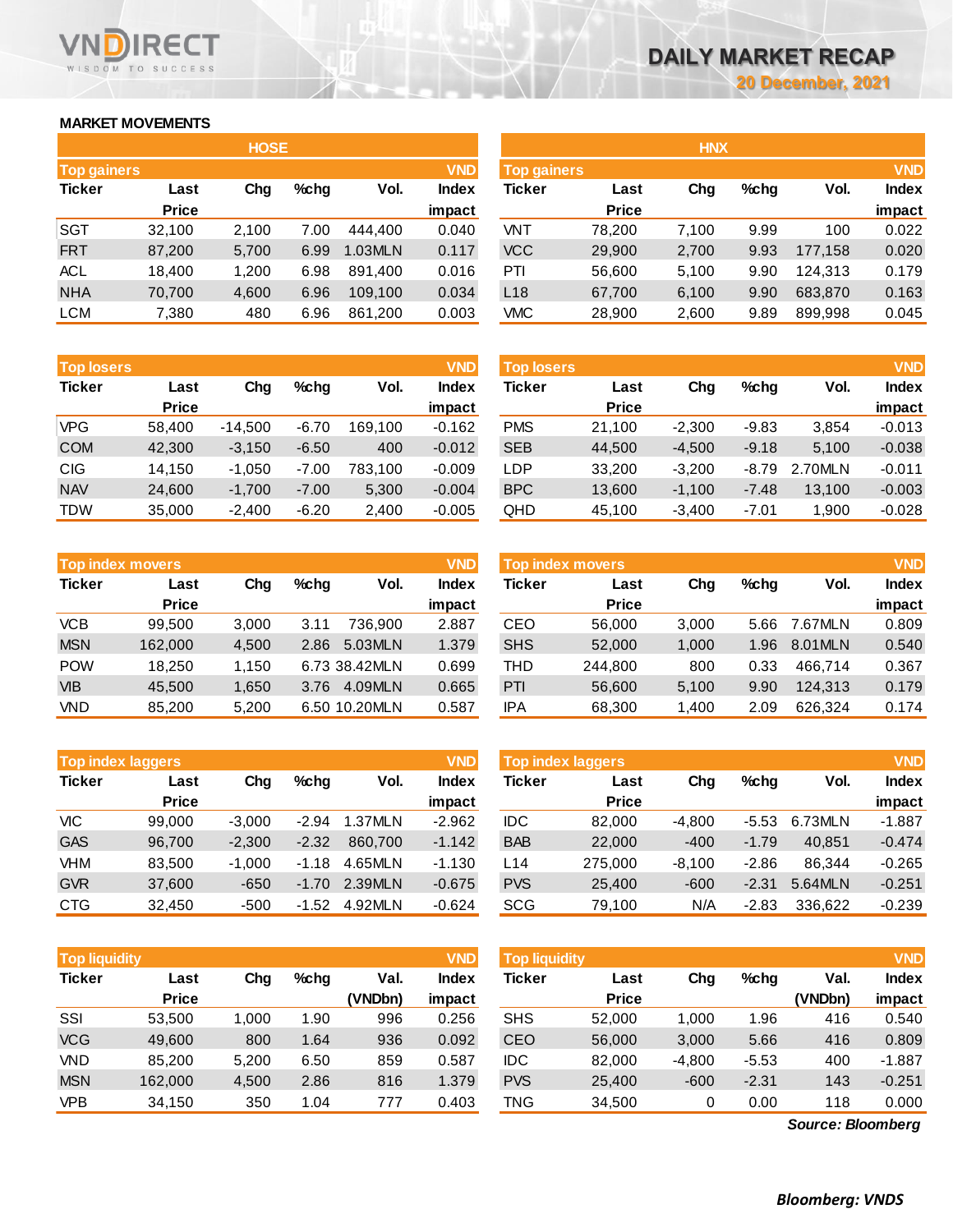

### **FOREIGN ACTIVITIES**

| Volume (Mn'shs)       | <b>HOSE</b> | <b>HNX</b> | <b>Value (VND'bn)</b> | <b>HOSE</b> | <b>HNX</b>             |
|-----------------------|-------------|------------|-----------------------|-------------|------------------------|
| <b>BUY</b>            | 27.3        | 0.6        | <b>BUY</b>            | 1.162.1     | 17.2                   |
| % of market           | 2.9%        | $0.5\%$    | % of market           | 4.0%        | 0.4%                   |
| <b>SELL</b>           | 26.4        | 0.6        | <b>SELL</b>           | 1,189.0     | 11.9                   |
| % of market           | 2.8%        | 0.5%       | % of market           | 4.1%        | 0.3%                   |
| <b>NET BUY (SELL)</b> | 0.8         | (0.0)      | <b>NET BUY (SELL)</b> | (26.9)      | 5.3<br>Course HCV HAIV |

*Source: HSX, HNX*



|  |  | Foreign net buy/sell (30 days) in VND'bn |
|--|--|------------------------------------------|
|  |  |                                          |

| <b>YTD ACCUMULATION</b> |             |            |                       |             |                                |
|-------------------------|-------------|------------|-----------------------|-------------|--------------------------------|
| <b>Volume (MIn'shs)</b> | <b>HOSE</b> | <b>HNX</b> | <b>Value (VND'bn)</b> | <b>HOSE</b> | <b>HNX</b>                     |
| <b>BUY</b>              | 7,682.2     | 293.2      | <b>BUY</b>            | 363,613.0   | 9,185.5                        |
| % of market             | 4.3%        | $0.8\%$    | % of market           | 7.0%        | 5.4%                           |
| <b>SELL</b>             | 9,230.9     | 396.9      | <b>SELL</b>           | 427,972.1   | 10,531.7                       |
| % of market             | 5.2%        | 1.1%       | % of market           | 8.2%        | 6.2%                           |
| <b>NET BUY (SELL)</b>   | (1,548.8)   | (103.6)    | <b>NET BUY (SELL)</b> | (64, 359.1) | (1, 346.2)<br>Source: HSX, HNX |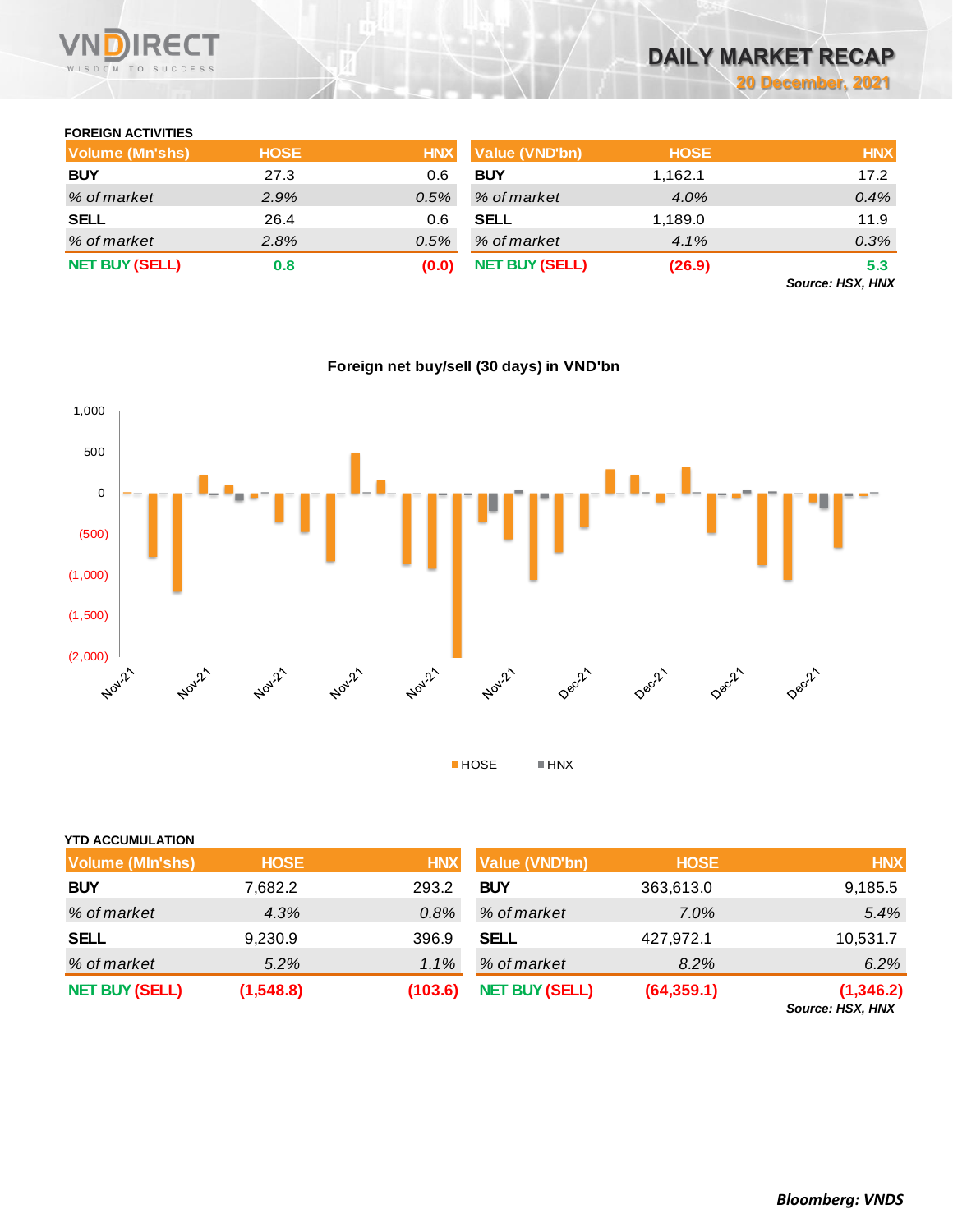### **TOP 60 MARKET CAP STOCKS SNAPSHOT ON HOSE**

T.

WISDOM TO SUCCESS

| No. Ticker             | <b>Price</b>     |               | Price change (%) |                   |                 | Mkt. Cap Outs. Vol. Float ratio |              |              | Avail. Fil Ave. daily vol. | P/E          | P/B          | <b>ROE</b>   | <b>ROA</b>   |
|------------------------|------------------|---------------|------------------|-------------------|-----------------|---------------------------------|--------------|--------------|----------------------------|--------------|--------------|--------------|--------------|
|                        | <b>VND</b>       | 1M            | 3M               | 6M                | <b>US\$mln</b>  | <b>MIn'shs</b>                  | %            |              | $% (30 days-shs)$          | $\pmb{\chi}$ | $\pmb{\chi}$ | $\%$         | $\%$         |
| 1 VIC VM               | 99,000           | 4.4           | 14.2             | $-5.1$            | 16,430          | 3,805                           | 24.5         | 36.2         | 3,406,413                  | 79.3         | 3.7          | 5.1          | 1.1          |
| 2 VCB VM               | 99,500           | 2.5           | $-0.1$           | $-8.3$            | 16,095          | 3,709                           | 25.2         | 6.4          | 1,027,887                  | 17.5         | 3.4          | 20.8         | 1.6          |
| 3 VHM VM<br>4 HPG VM   | 83,500<br>46,900 | 3.7<br>$-2.3$ | 4.5<br>$-8.6$    | $-3.5$<br>$-10.0$ | 15,857<br>9,149 | 4,354                           | 22.6<br>54.2 | 26.8<br>25.2 | 6,844,460<br>25,590,430    | 10.1<br>6.6  | 4.1<br>2.5   | 40.3<br>45.6 | 17.3<br>21.7 |
| 5 MSN VM               | 162,000          | 9.9           | 13.3             | 52.1              | 8,341           | 4,473<br>1,181                  | 42.2         | 67.9         | 1,271,107                  | 79.8         | 8.9          | 11.4         | 2.1          |
| 6 GAS VM               | 96,700           | $-8.8$        | 8.9              | 4.3               | 8,072           | 1,914                           | 4.2          | 46.3         | 1,165,687                  | 22.6         | 3.8          | 17.6         | 12.5         |
| 7 BID VM               | 44,600           | 0.5           | 11.8             | $-3.4$            | 7,823           | 4,022                           | 19.0         | 13.3         | 2,371,280                  | 18.2         | 2.2          | 12.2         | 0.6          |
| 8 VNM VM               | 85,700           | $-0.5$        | $-3.4$           | $-6.9$            | 7,811           | 2,090                           | 35.2         | 45.5         | 2,625,743                  | 19.0         | 5.8          | 31.2         | 20.5         |
| 9 TCB VM               | 49,500           | $-5.4$        | $-2.4$           | $-2.9$            | 7,579           | 3,511                           | 77.1         | 0.0          | 15,939,700                 | 10.0         | 2.0          | 22.1         | 3.7          |
| 10 NVL VM              | 115,300          | 12.8          | 11.9             | 11.9              | 7,410           | 1,474                           | 34.2         | 30.4         | 3,579,030                  | 48.5         | 5.0          | 10.0         | 1.9          |
| 11 CTG VM              | 32,450           | $-1.1$        | 1.9              | $-18.2$           | 6,801           | 4,806                           | 35.5         | 4.7          | 11,137,050                 | 9.4          | 1.6          | 18.6         | 1.2          |
| 12 VPB VM              | 34,150           | $-5.7$        | $-8.9$           | $-7.6$            | 6,621           | 4,445                           | 70.0         | 0.0          | 17,973,390                 | 12.3         | 2.4          | 21.9         | 2.7          |
| 13 GVR VM              | 37,600           | $-0.3$        | 0.5              | 9.0               | 6,559           | 4,000                           | 3.2          | 12.4         | 3,523,127                  | 30.2         | 3.1          | 10.6         | 6.3          |
| 14 MBB VM              | 27,900           | $-1.4$        | $-1.2$           | $-7.1$            | 4,597           | 3,778                           | 56.9         | 0.0          | 12,607,670                 | 9.5          | 1.9          | 21.7         | 2.3          |
| 15 SAB VM              | 149,000          | $-10.8$       | $-5.9$           | $-13.0$           | 4,167           | 641                             | 10.4         | 37.4         | 119,663                    | 25.3         | 4.5          | 18.7         | 13.6         |
| 16 MWG VM              | 133,000          | $-4.3$        | 8.1              | 41.5              | 4,135           | 713                             | 75.6         | 0.0          | 1,273,440                  | 21.7         | 5.0          | 25.2         | 9.4          |
| 17 ACB VM<br>18 FPT VM | 33,100           | $-1.0$        | 3.1              | $-5.4$            | 3,900           | 2,702                           | 84.4         | 0.0          | 5,037,887                  | 9.2          | 2.1          | 25.8         | 2.2          |
| <b>19 VIB VM</b>       | 95,800<br>45,500 | 0.5<br>16.7   | 1.5<br>18.2      | 14.3<br>$-9.7$    | 3,792<br>3,082  | 907<br>1,553                    | 84.1<br>63.4 | 0.0<br>0.0   | 1,813,763<br>2,759,043     | 21.6<br>12.6 | 5.1<br>3.2   | 25.1<br>28.9 | 9.3<br>2.3   |
| 20 VREVM               | 31,050           | 1.8           | 6.0              | $-4.5$            | 3,077           | 2,272                           | 31.2         | 19.2         | 8,420,080                  | 32.6         | 2.3          | 7.4          | 5.6          |
| 21 BCM VM              | 68,000           | 19.3          | 45.6             | 23.6              | 3,069           | 1,035                           | 3.2          | 47.1         | 681,267                    | 39.3         | 4.6          | 11.8         | 3.8          |
| 22 PLX VM              | 53,000           | $-10.8$       | 6.0              | $-6.2$            | 2,937           | 1,271                           | 9.4          | 2.8          | 2,419,067                  | 20.0         | 2.7          | 14.2         | 5.4          |
| 23 VJC VM              | 122,100          | $-4.5$        | $-1.7$           | 5.3               | 2,884           | 542                             | 51.0         | 13.5         | 850,207                    | 53.8         | 3.9          | 7.7          | 2.5          |
| 24 TPB VM              | 39,800           | $-8.5$        | $-0.7$           | 12.1              | 2,746           | 1,582                           | 55.7         | 0.5          | 4,251,274                  | 12.1         | 2.5          | 22.9         | 2.0          |
| 25 HDB VM              | 29,600           | $-2.0$        | 15.2             | 8.0               | 2,572           | 1,992                           | 70.0         | 4.5          | 7,244,910                  | 10.5         | 2.1          | 22.6         | 1.8          |
| 26 SHB VM              | 21,850           | $-6.0$        | <b>N/A</b>       | <b>N/A</b>        | 2,541           | 2,667                           | 88.5         | 7.5          | 14,954,150                 | 11.9         | 1.9          | 17.4         | 1.1          |
| 27 SSB VM              | 39,250           | 7.5           | 15.5             | 12.4              | 2,531           | 1,478                           | 80.5         | 5.5          | 1,863,350                  | 22.2         | 3.5          | 17.9         | 1.4          |
| 28 STB VM              | 28,650           | 2.7           | 5.7              | $-3.4$            | 2,356           | 1,885                           | 96.3         | 12.5         | 20,669,420                 | 15.3         | 1.6          | 11.0         | 0.7          |
| 29 SSI VM              | 53,500           | 10.3          | 25.0             | 60.4              | 2,292           | 982                             | 87.6         | 61.5         | 23,160,090                 | 24.6         | 3.9          | 19.4         | 5.6          |
| 30 HVN VM              | 23,700           | 1.1           | $-9.4$           | 10.6              | 2,289           | 2,214                           | 7.3          | 24.0         | 3,109,123                  | <b>N/A</b>   | 21.9         | $-267.4$     | $-19.0$      |
| 31 PDR VM              | 95,500           | 5.3           | 15.2             | 3.7               | 2,052           | 493                             | 37.6         | 45.7         | 4,520,327                  | 29.5         | 7.5          | 29.9<br>15.5 | 9.2          |
| 32 DIG VM<br>33 POW VM | 87,000<br>18,250 | 24.3<br>30.8  | 171.9<br>55.3    | 221.6<br>48.4     | 1,897<br>1,864  | 500<br>2,342                    | 57.8<br>20.0 | 47.4<br>46.1 | 6,911,547<br>24,438,090    | 49.5<br>14.7 | 7.3<br>1.4   | 10.0         | 6.4<br>5.2   |
| 34 BVHVM               | 56,600           | $-7.4$        | $5.0\,$          | $-7.2$            | 1,832           | 742                             | 34.9         | 22.6         | 1,180,593                  | 22.9         | 2.0          | 8.9          | 1.2          |
| 35 MSB VM              | 26,200           | 6.5           | 15.7             | 21.9              | 1,745           | 1,528                           | 86.0         | 0.0          | 11,116,450                 | 9.7          | 1.9          | 21.2         | 2.2          |
| 36 VND VM              | 85,200           | 13.6          | 59.0             | 350.8             | 1,616           | 435                             | 83.8         | 81.8         | 7,663,860                  | 16.8         | 4.3          | 29.7         | 8.6          |
| 37 OCB VM              | 26,600           | 0.0           | 12.0             | 11.0              | 1,589           | 1,370                           | 77.4         | 0.1          | 6,283,727                  | 8.0          | 1.8          | 24.9         | 3.0          |
| 38 GEX VM              | 39,900           | $-14.7$       | 81.2             | 89.1              | 1,482           | 851                             | 65.0         | 41.6         | 17,659,050                 | 25.2         | 2.9          | 12.1         | 2.8          |
| 39 EIB VM              | 26,450           | $-4.9$        | 4.5              | $-11.2$           | 1,418           | 1,229                           | 98.8         | 0.4          | 747,800                    | 33.4         | 1.8          | 5.7          | 0.6          |
| 40 KDH VM              | 50,000           | 8.9           | 18.5             | 33.9              | 1,402           | 643                             | 87.0         | 17.2         | 2,194,857                  | 26.9         | 3.3          | 13.1         | 8.0          |
| 41 KBC VM              | 56,000           | 12.0          | 36.6             | 45.5              | 1,392           | 570                             | 73.0         | 33.7         | 10,402,310                 | 32.8         | 2.0          | 7.2          | 3.2          |
| 42 DGC VM              | 167,500          | $-1.1$        | 13.6             | 105.3             | 1,250           | 171                             | 54.8         | 41.5         | 1,695,393                  | 23.1         | 5.8          | 28.1         | 21.0         |
| 43 VGC VM              | 58,700           | 13.1          | 71.6             | 92.5              | 1,148           | 448                             | 18.9         | 45.5         | 2,227,260                  | 27.7         | 4.0          | 14.7         | 4.8          |
| 44 LPB VM              | 21,600           | $-4.8$        | $-7.9$           | $-18.3$           | 1,134           | 1,204                           | 84.5         | 1.0          | 11,854,070                 | 9.4          | 1.6          | 18.0         | $1.2$        |
| 45 VCIVM               | 76,700           | 3.6           | 19.7             | 46.1              | 1,114           | 333                             | 75.9         | 79.3         | 4,387,847                  | 18.4         | 4.0          | 26.7         | 13.5         |
| 46 NLG VM<br>47 VCG VM | 62,500<br>49,600 | 11.3<br>2.3   | 62.8<br>17.0     | 73.2<br>8.9       | 1,044<br>956    | 383<br>442                      | 61.6<br>37.1 | 19.3<br>47.7 | 6,234,027<br>5,865,637     | 14.4<br>38.2 | 2.7<br>3.3   | 18.3<br>6.6  | 7.4<br>1.9   |
| 48 HCM VM              | 47,000           | 0.9           | 13.9             | 38.2              | 938             | 458                             | 52.6         | 7.5          | 5,676,324                  | 17.7         | 3.7          | 22.1         | 7.5          |
| 49 PNJ VM              | 94,200           | $-7.9$        | 3.5              | $-3.9$            | 934             | 227                             | 84.0         | 1.8          | 603,840                    | 22.4         | 3.9          | 18.3         | 11.6         |
| 50 DXG VM              | 35,500           | 33.7          | 84.9             | 69.0              | 923             | 596                             | 82.6         | 23.8         | 13,881,470                 | 27.3         | 2.5          | 10.3         | 3.0          |
| 51 REE VM              | 67,100           | 0.0           | 2.3              | 12.4              | 904             | 309                             | 48.0         | 0.0          | 600,463                    | 12.1         | 1.7          | 14.7         | 6.8          |
| 52 DCM VM              | 37,800           | 5.3           | 52.7             | 86.2              | 873             | 529                             | 24.4         | 43.8         | 7,215,297                  | 22.2         | 3.0          | 13.7         | 10.9         |
| 53 DPM VM              | 50,400           | 9.6           | 42.0             | 121.1             | 860             | 391                             | 38.9         | 39.7         | 5,309,624                  | 12.5         | 2.2          | 18.6         | 13.4         |
| 54 HSG VM              | 35,700           | $-4.8$        | $-20.7$          | $-17.0$           | 768             | 493                             | 68.9         | 40.5         | 7,852,290                  | 4.1          | 1.6          | 49.6         | 19.4         |
| 55 DHG VM              | 128,500          | 28.8          | 27.2             | 34.0              | 733             | 131                             | 5.7          | 45.7         | 52,937                     | 21.3         | 4.6          | 22.6         | 18.3         |
| <b>56 ITA VM</b>       | 16,900           | 34.1          | 122.1            | 113.4             | 692             | 938                             | 58.0         | 42.6         | 25,864,260                 | 96.1         | $1.5$        | 1.5          | 1.2          |
| 57 TCH VM              | 24,700           | $-3.7$        | 43.2             | 10.4              | 667             | 619                             | 66.9         | 47.5         | 13,439,110                 | 18.9         | 1.6          | 9.0          | 4.7          |
| 58 SBT VM              | 23,750           | $-8.1$        | 9.7              | 4.2               | 652             | 629                             | 42.7         | 92.5         | 6,454,307                  | 22.3         | 1.8          | 8.3          | $3.7\,$      |
| 59 GMD VM              | 48,200           | $-3.0$        | $-5.3$           | 9.8               | 634             | 301                             | 96.7         | 8.3          | 2,944,770                  | 33.4         | 2.5          | 7.4          | 4.8          |
| 60 BHN VM              | 61,100           | $-1.5$        | $-3.6$           | $-4.5$            | 618             | 232                             | 0.9          | 31.6         | 4,057                      | 26.6         | 3.0          | 10.9         | 7.1          |